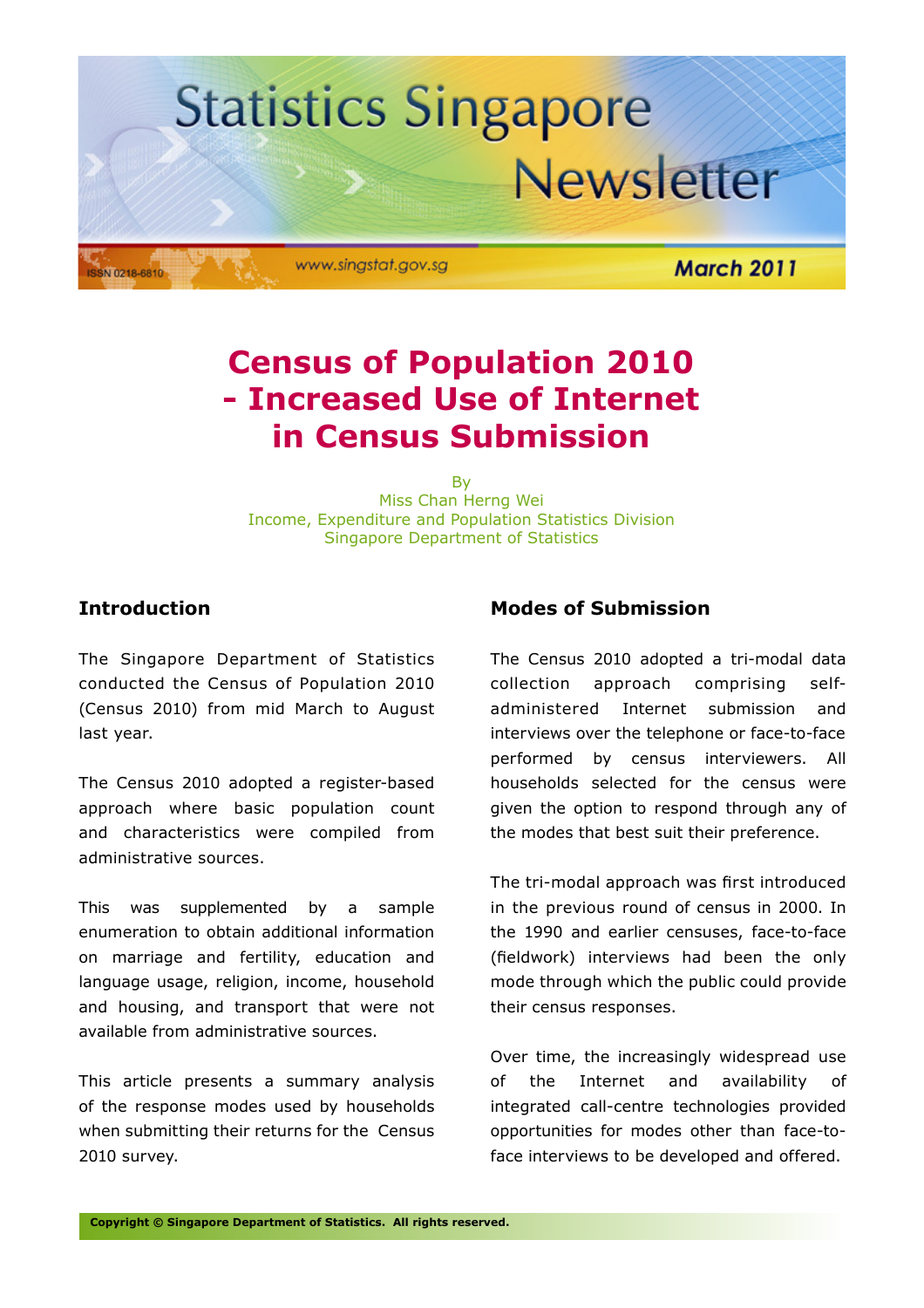Having multiple channels for census responses made it more convenient for the respondents to submit their responses.

Unlike in the past where respondents had to make prior appointments with the interviewers to visit them at their homes at specific dates and times, telephone interviews allowed respondents the flexibility to call and complete the survey within the operating hours of the hotline. The provision of the Internet submission option further enabled the submission process to be available round the clock.

Besides the benefits for respondents, the approach also improved the efficiency in data collection for the Department.

With more respondents submitting their responses over the Internet or phone, less manpower were needed for the resourceintensive field enumeration operations.

It also enabled the Department to reach households that were increasingly difficult to contact due to the absence of members who may be working and returning home later.

#### **Shifts in Use of Submission Modes**

In tandem with Singapore's rapid growth in Internet usage over the past decade, the proportion of houses submitting their Census forms through the Internet increased significantly between 2000 and 2010.

From 15 per cent in Census 2000 and 25 per cent in the General Household Survey (GHS) 2005, the proportion who submitted their survey returns over the Internet grew to 38 per cent in Census 2010 (Chart 1).

#### CHART 1 SHIFTS IN USE OF SUBMISSION MODES, 2000-2010



Correspondingly, there was a decrease in the proportion of houses submitting their survey returns over the telephone.

While respondents who submitted their responses over the telephone continued to constitute the majority of the returns, the proportion doing so had declined over the years. This is despite the extension of the daily operating hours for the Census hotline from 9 am to 9 pm in 2000 to 9 am to 10.30 pm in 2010.

#### *Profile of Responding Households*

In 2010, households that submitted their returns over the Internet had an average household size of 3.7 persons (Table 1). This is larger than the average size of households who completed via the other two modes.

Some 55 per cent of those who responded through the Internet had 4 or more members in their households compared to only 29 per cent for those responding through face-to-face interviews.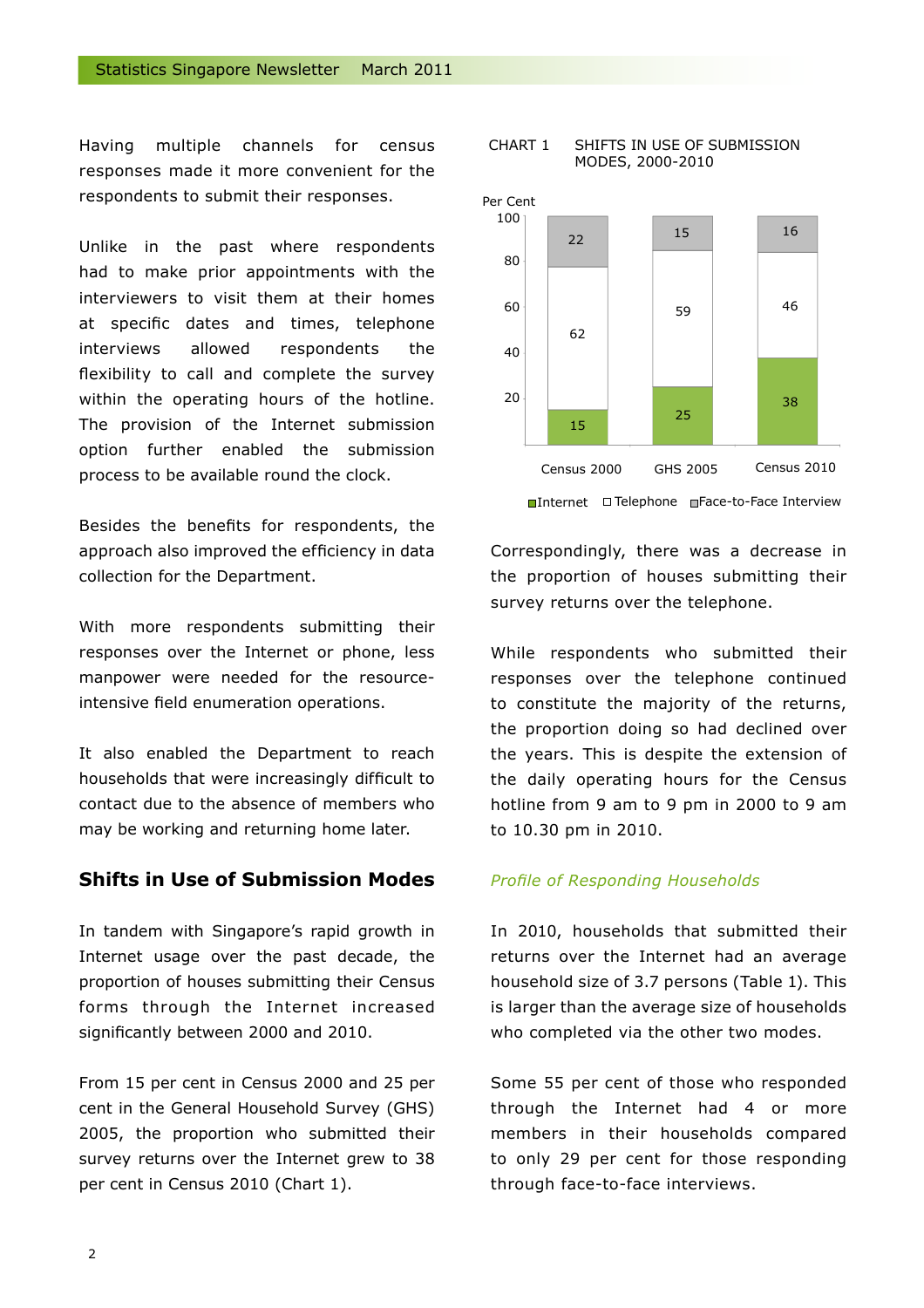|                                 |          |           | Per Cent                  |
|---------------------------------|----------|-----------|---------------------------|
|                                 | Internet | Telephone | Face-to-Face<br>Interview |
| Household Size                  |          |           |                           |
| 1 Person                        | 10.4     | 15.1      | 39.2                      |
| 2 Persons                       | 15.3     | 19.5      | 18.1                      |
| 3 Persons                       | 19.0     | 19.5      | 13.9                      |
| 4 Persons                       | 25.2     | 21.7      | 12.8                      |
| 5 and More Persons              | 30.0     | 24.1      | 15.8                      |
| Average Household Size (Person) | 3.7      | 3.4       | 2.6                       |

#### TABLE 1 DISTRIBUTION OF HOUSEHOLD SIZE OF RESPONDING HOUSEHOLDS ACCORDING TO MODE OF SUBMISSION

#### *Higher Internet Submission Rate among 5-Room or Larger Flats and Private Housing*

The proportion of households using the Internet to submit their returns was higher among those living in 5-room or larger flats and private housing compared to those in smaller HDB flat types (Chart 2).

Some 46 per cent of households living in landed properties submitted their census returns using the Internet.

In contrast, 11 per cent of households staying in 1- and 2-room flats and 27 per cent of those in 3-room flats had used the Internet for their census submissions.



CHART 2 SUBMISSION MODES BY DWELLING TYPES, 2010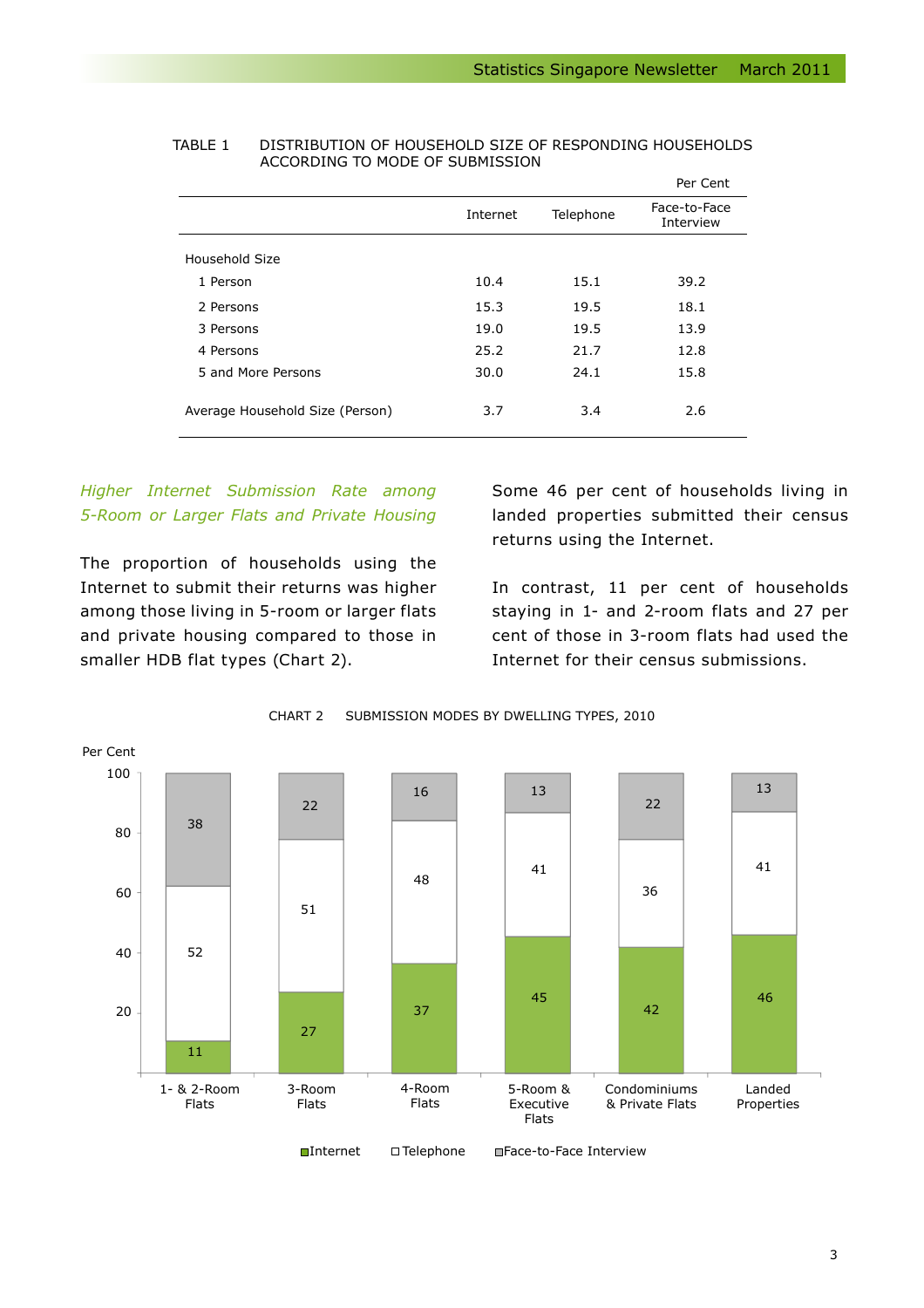Among households living in 1- and 2-room flats, some 38 per cent opted for face-toface interviews – the highest proportion across all house types.

#### *Higher Propensity for Internet Submission among Better-Educated*

Households with heads having higher educational qualifications had greater propensity to use the Internet to submit their census returns. Among households whose heads had university qualification, 48 per cent submitted their returns through the Internet (Chart 3).

The corresponding proportion was lower at below 30 per cent among households whose heads had below Secondary education.



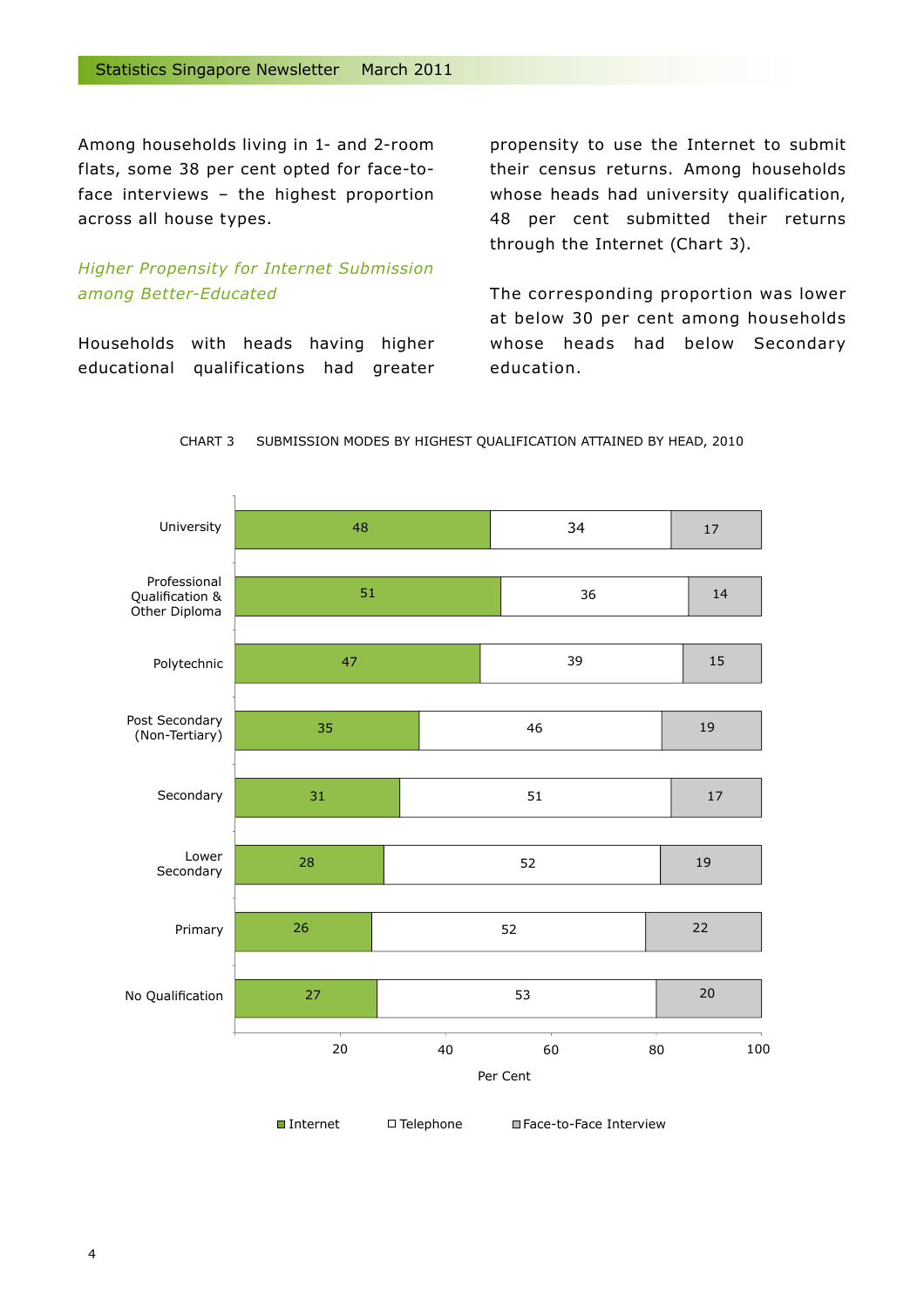#### *Internet Submission More Popular among Households in Younger Estates*

Punggol had the highest proportion of Internet submissions (50 per cent) made by households among all planning areas<sup>1</sup> covered for Census 2010 (Chart 4). This was followed by Sengkang and Bukit Timah at 46 per cent each.



CHART 4 TOP 10 PLANNING AREAS RANKED BY USE OF INTERNET FOR SUBMISSION, 2010

1 The geographical areas presented in this article refer to the planning areas for the physical development of Singapore as demarcated in the Urban Redevelopment Authority's Master Plan 2008.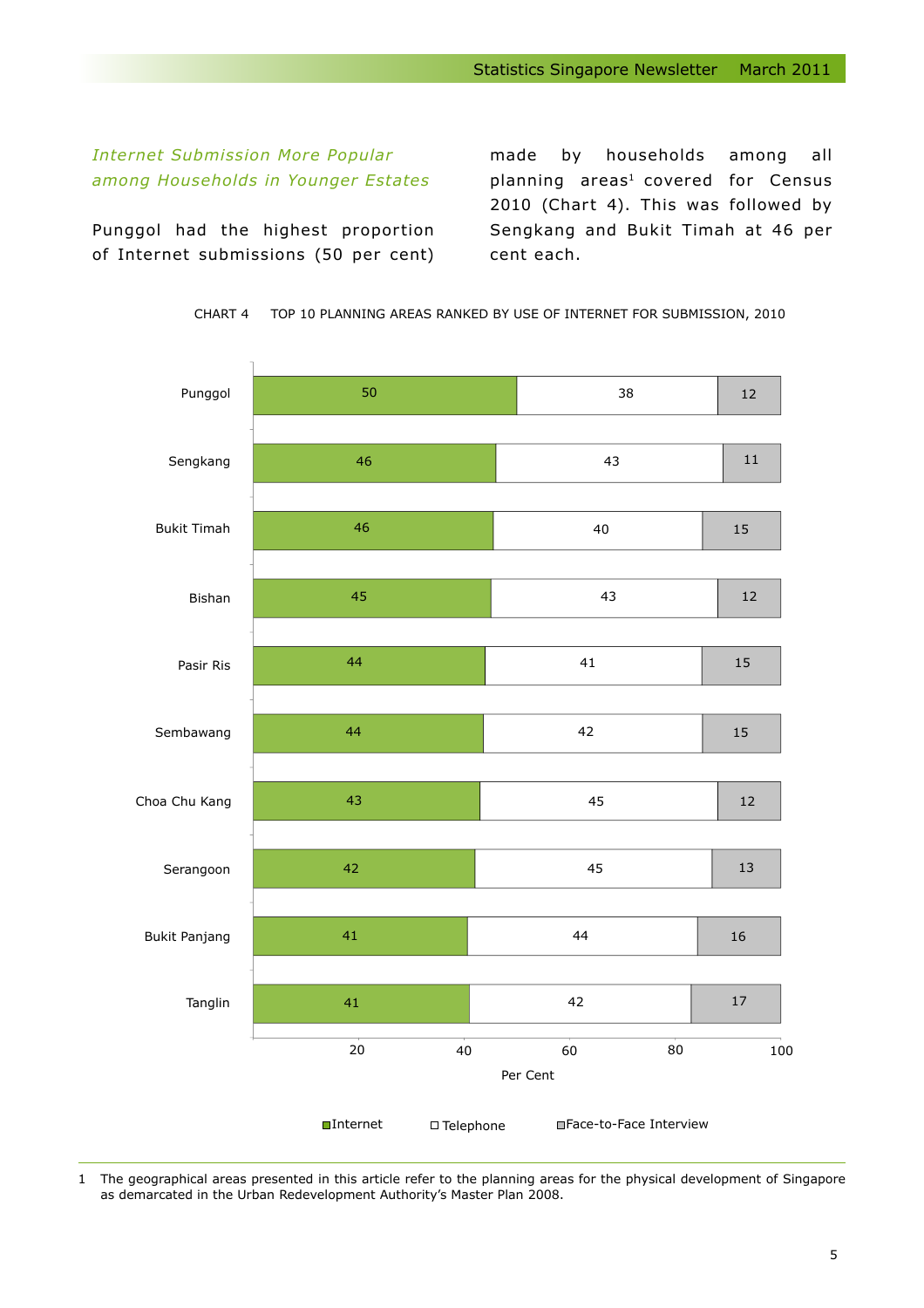#### **Usage Patterns of Respondents**

#### *Internet Responses Peak at Night*

The peak period where respondents logged in to submit their census returns was between 8 pm to 12 midnight (Chart 5). One-third of the Internet sessions registered for Census 2010 occurred within this period while the rest were spread mainly between 9 am to 8 pm.

#### *More Calls to Hotline in the Day*

Some 52,100 calls were made to the Census 2010 hotline between March to

August 2010. These included calls from respondents to submit their census returns over the phone, as well as respondents who needed assistance while completing their returns over the Internet.

They also included calls from the public who have general enquiries relating to the Census 2010.

In contrast to the late night peak for respondents using the Internet, the hotline received the highest number of calls in the morning (Chart 6).

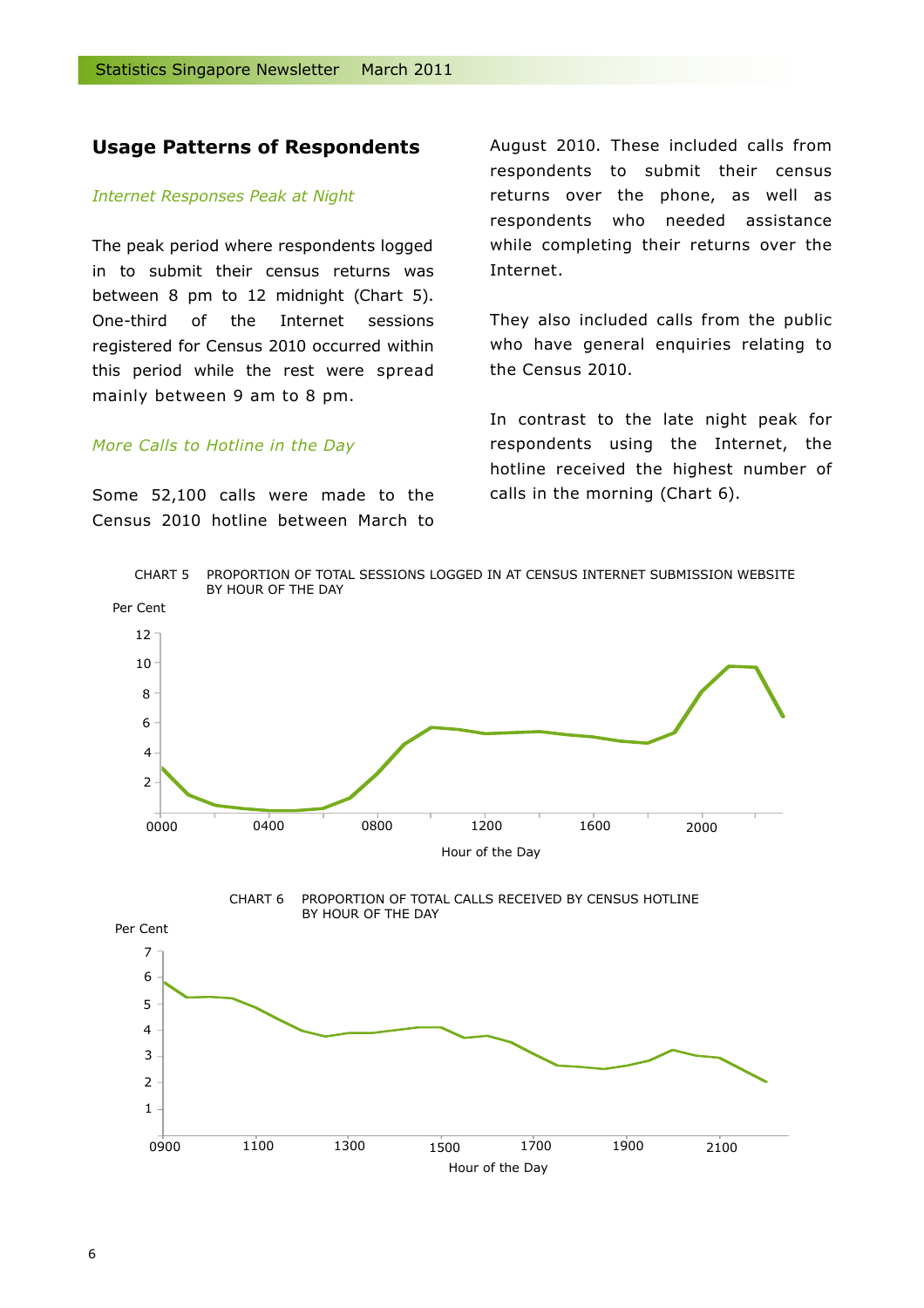#### **Concluding Remarks**

The successful completion of the Census 2010 relied upon the support from the participating households.

With high Internet penetration rate and computer literacy in Singapore, households' acceptance of using the Internet as a mode to submit their census returns has grown over the years.

It is important nonetheless to note that respondents submitting their returns through telephone or face-to-face interviews still formed the majority of the Census 2010 returns.

The Department will continue to review the most appropriate mode(s) to administer household surveys taking into consideration the nature of the survey as well as the changing lifestyle of the population.

## 10 in Brief

**Singapore's population** ... reached 5.08 million in June 2010.

**Singapore's economy** ... grew 14.5 per cent.

#### **Mean years of schooling**

... was 10.6 years for male resident non-students aged 25 years and over and 9.7 years for female resident non-students aged 25 years and over.

**Home ownership rate** ... was 87.2 per cent.

**Per capital gross national income** ... increased to S\$57,603.

**Gross national saving** ... was S\$139.8 billion.

**Offical foreign reserves** ... increased to S\$289.0 billion.

**Labour force participation rate** ... reached 76.5 per cent among males and 56.5 per cent among females.

**Resident unemployment rate (seasonally adjusted)** ... was 3.2 per cent.

**Inflation rate** ... was 2.8 per cent.

**Value added for the manufacturing sector** ... amounted to S\$56.9 billion.

**Investment commitments in manufacturing and services** ... reached S\$12.9 billion.

**Total trade** ... reached S\$902.1 billion.

**Visitor arrivals** ... was 11,639 thousand.

**Sea cargo handled** ... reached 503 million tonnes.

**Air cargo handled** ... was 1,816 thousand tonnes.

**Mobile phone subscribers** ... reached 1,436 per 1,000 population.

**Residential broadband subscribers** ... increased to 440 per 1,000 population.

**Crime rate** ... declined to 650 per 100,000 population.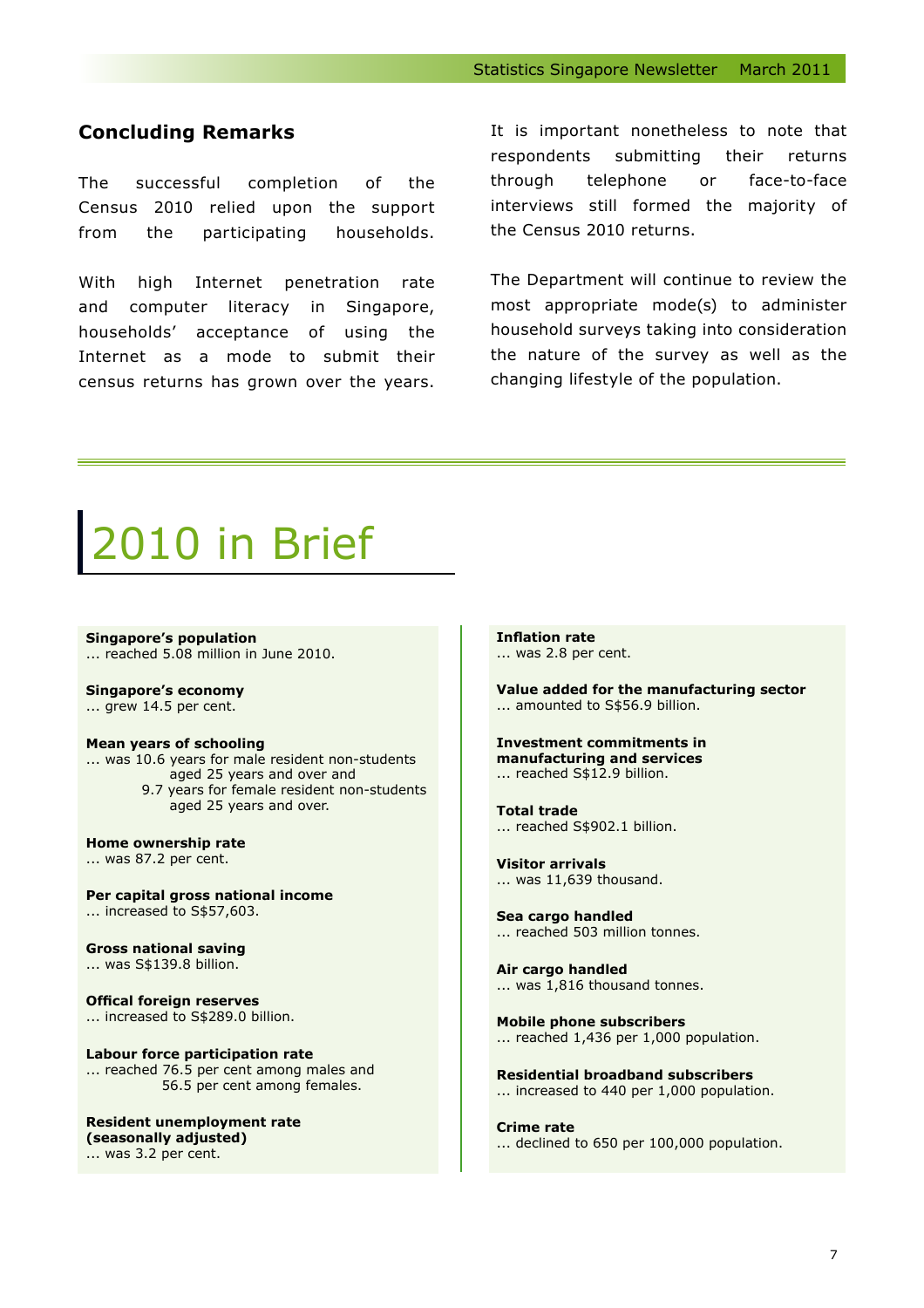### **Rebasing of Retail Sales and Food & Beverage Services Indices**

**B**<sub>v</sub> Ms Cui Hui Min, Miss Tay Boon Shang, Mr Low Wei Xu, Ms Adeline Chia Business Statistics Division Singapore Department of Statistics

#### **Introduction**

The Singapore Department of Statistics has recently completed the rebasing of the Retail Sales Index (RSI) and Food & Beverage Services Index1 (FSI) to reference year 2010.

The RSI and FSI are rebased at regular intervals to reflect changes in the structure of retail trade and food & beverage (F&B) services industries. During the rebasing exercise, the methodology, coverage and weights are reviewed and updated.

This article presents an overview of the rebasing exercise and highlights the changes in the weighting patterns and trends of the 2005-based series compared with the 2010-based series.

#### **What RSI and FSI Measure**

The RSI and FSI measure the monthly movements in retail and F&B sales recorded by retail and F&B services establishments respectively. Retail establishments sell merchandise directly to the consumers while F&B services

establishments sell prepared food and drinks for in-premises consumption or on a take-away basis.

The RSI and FSI are presented at both current prices and constant prices. The indices at current prices measure the changes in sales values arising from changes in both price and quantity.

By removing the price effect, the indices at constant prices measure the changes in the volume of economic activity.

#### **Sampling Methodology**

The data used for the compilation of the RSI and FSI are primarily obtained from the Monthly Retail Sales Survey (RSS) and Monthly Food & Beverage Services Survey (FSS) conducted by the Department.

The establishments covered in RSS and FSS are selected based on stratified random sampling.

The sampling frame is obtained from the Department's Commercial Establishment Information System (CEIS). The sampling frame was first stratified by industry

<sup>1</sup> Previously known as the Catering Trade Index (CTI).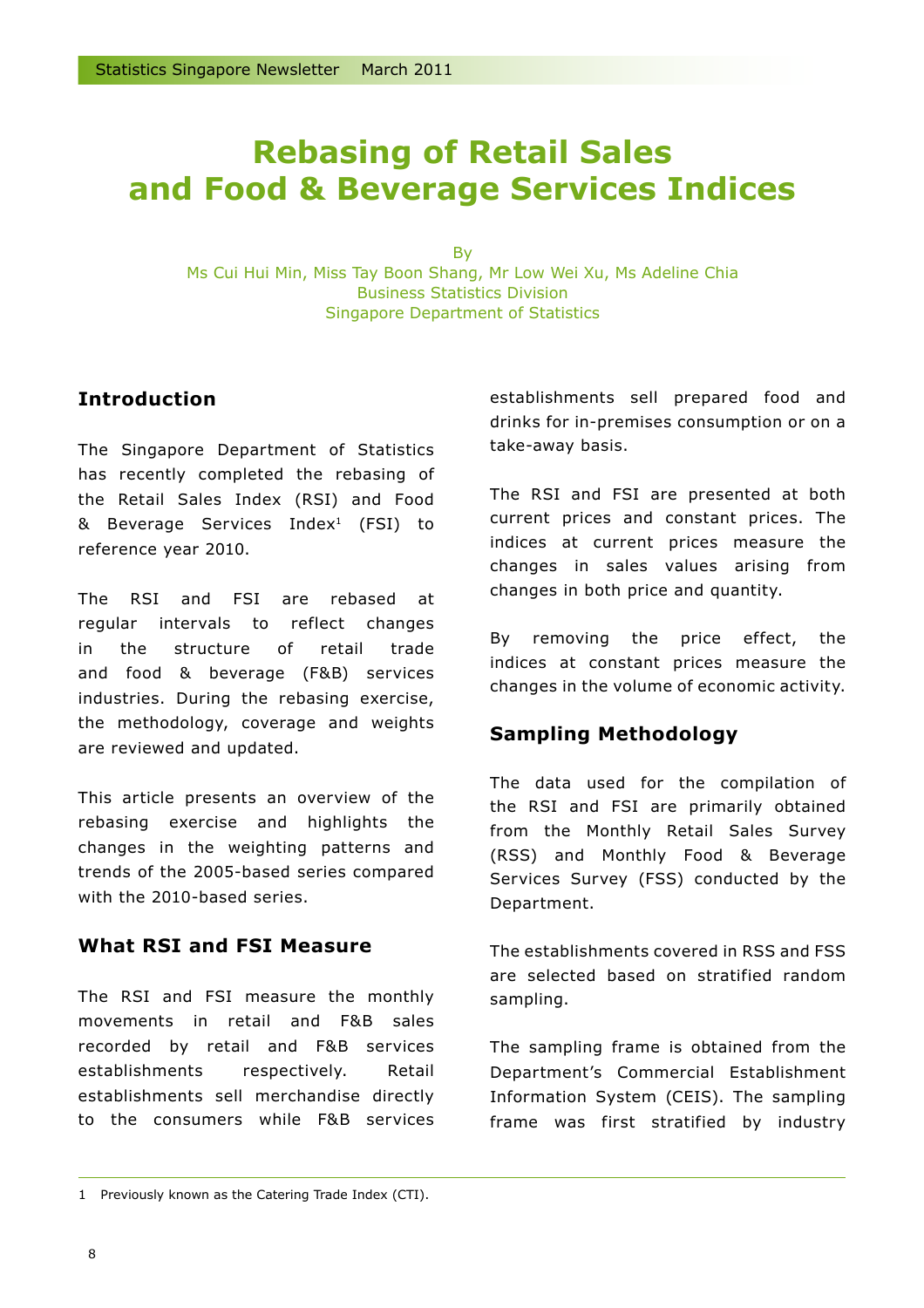groups; each industry group was then further stratified by size of operating receipts into three size strata (large, medium and small).

All establishments in the large size stratum were selected with certainty whereas the establishments in the medium and small size strata were subject to random sampling.

Within each industry group, the Lavallée-Hidiroglou (1988) algorithm was used to determine the size stratum boundaries as well as the optimal sample size for a required level of precision.

#### **Comparison of Weighting Patterns in Old and New Series**

The weight for each industry reflects its relative importance in the overall retail trade or F&B services sector.

The weights are computed based on the retail or F&B sales of the respective industries as obtained from the Annual Surveys of Retail Trade or F&B Services for reference year 2009.

Table 1 presents the old and new weights for RSI categories. The weights of "Department Stores", "Wearing Apparel

| <b>RSI Categories</b>                    | $2005 = 100$ | $2010 = 100$ |
|------------------------------------------|--------------|--------------|
| <b>Total</b>                             | 10,000       | 10,000       |
| <b>Department Stores</b>                 | 1,322        | 1,525        |
| Supermarkets                             | 411          | 453          |
| Provision & Sundry Shops                 | 536          | 475          |
| Food & Beverages                         | 200          | 201          |
| Motor Vehicles                           | 3,449        | 2,465        |
| <b>Petrol Service Stations</b>           | 456          | 508          |
| Medical Goods & Toiletries               | 332          | 415          |
| Wearing Apparel & Footwear               | 574          | 746          |
| Furniture & Household Equipment          | 755          | 817          |
| <b>Recreational Goods</b>                | 190          | 184          |
| Watches & Jewellery                      | 607          | 770          |
| Telecommunications Apparatus & Computers | 366          | 556          |
| <b>Optical Goods &amp; Books</b>         | 344          | 367          |
| Others                                   | 458          | 518          |

#### TABLE 1 Weighting Pattern of RSI in 2005-Based & 2010-Based Series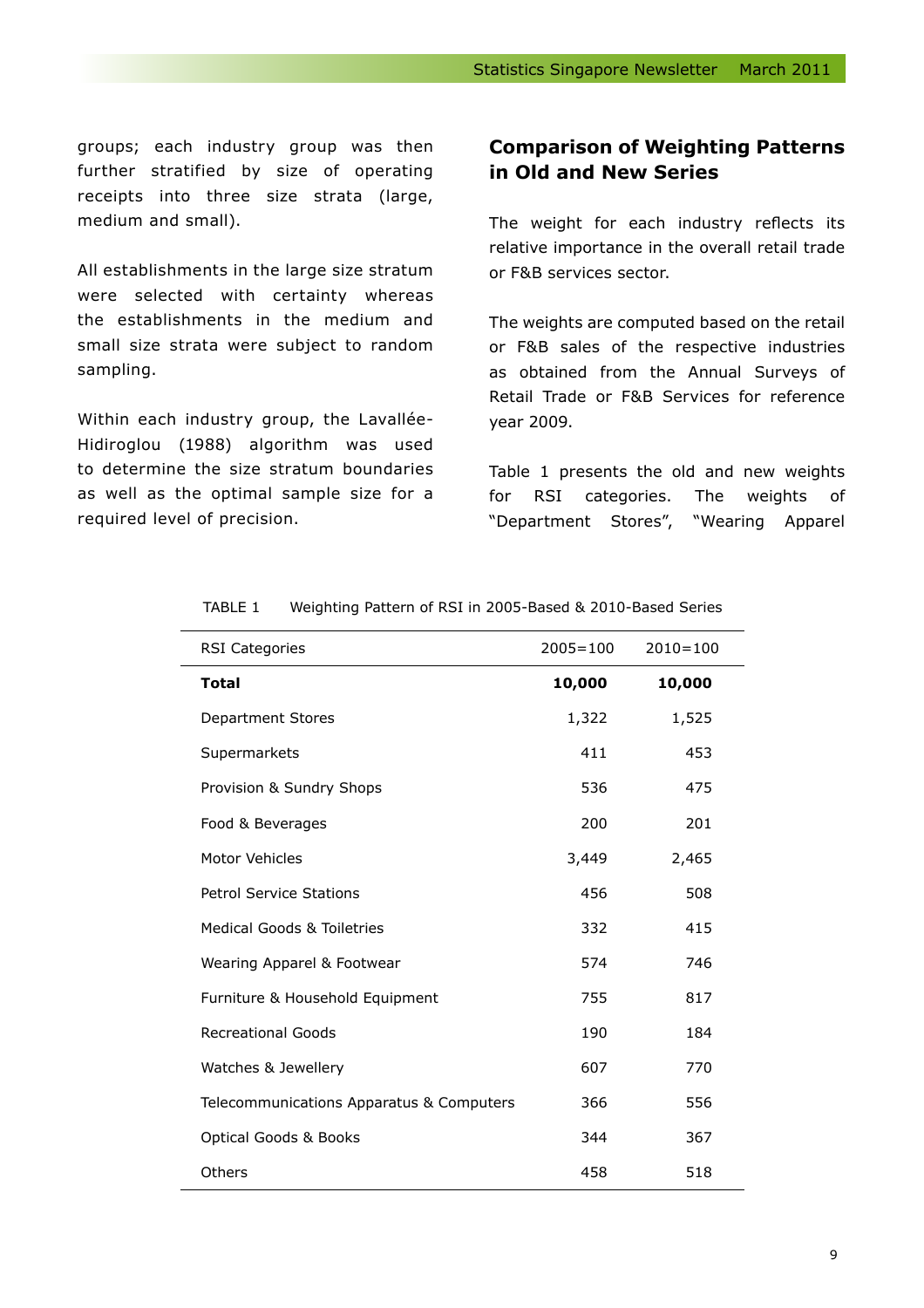& Footwear", "Watches & Jewellery" and "Telecommunications Apparatus & Computers" have increased from 29 per cent in the 2005-based series to 36 per cent in the 2010-based series.

In comparison, the share of "Motor Vehicles" has decreased from 34 per cent in 2005-based series to 25 per cent in 2010-based series.

Table 2 compares the old and new weights for FSI categories. The weights of "Restaurants" and "Other Eating Places" have increased in the 2010-based series while the weights of "Fast Food Outlets" and "Food Caterers" have decreased during the same period.

#### **Comparison of Trends in Old and New Series**

Chart 1 compares the overall RSI at current prices of the 2005-based and 2010-based series during January to December 2010. The old and new series exhibit similar trend. However, the new series shows lower turnover from January to

| TABLE 2 |  | Weighting Pattern of FSI in 2005-Based & 2010-Based Series |  |
|---------|--|------------------------------------------------------------|--|
|---------|--|------------------------------------------------------------|--|

| <b>FSI Categories</b>      | $2005 = 100$ | $2010 = 100$ |
|----------------------------|--------------|--------------|
| Total                      | 1,000        | 1,000        |
| Restaurants                | 360          | 391          |
| <b>Fast Food Outlets</b>   | 136          | 126          |
| <b>Food Caterers</b>       | 148          | 114          |
| <b>Other Eating Places</b> | 356          | 369          |

CHART 1 RSI at Current Prices

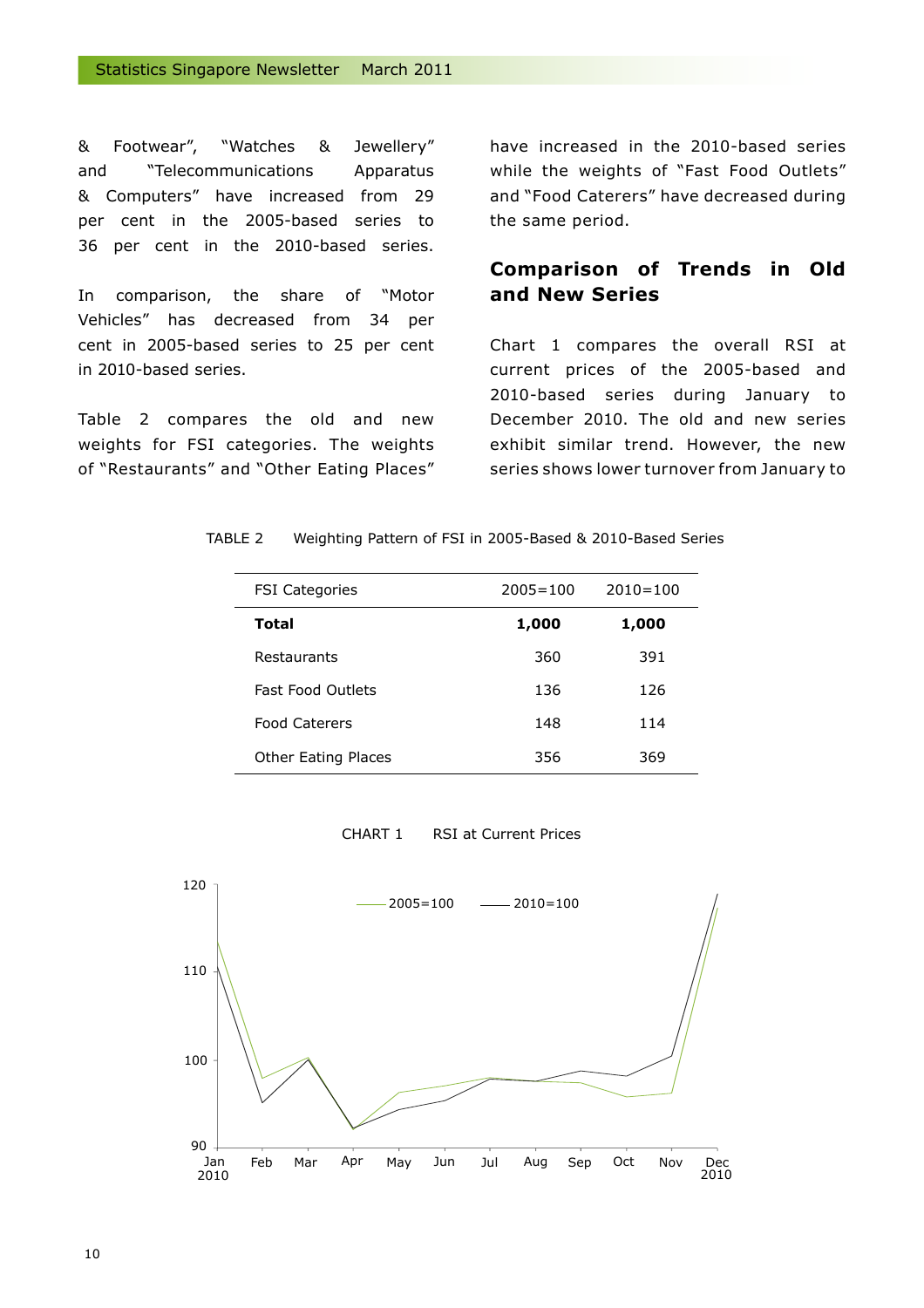June 2010 and higher turnover from July to December 2010 compared to the old series.

Chart 2 shows the overall FSI for new series (base year 2010) and old series (base year 2005). The two series also present similar trend.

#### **Conclusion**

The RSI and FSI have been rebased to reference year 2010 with updated weighting patterns and improvements in coverage and methodology.



CHART 2 FSI at Current Prices

More information is available from the Information Paper on "Re-basing of the Retail Sales and Food & Beverage Services Indices (2010 = 100)". The paper is available for downloading from the SingStat website at:

#### **http://www.singstat.gov.sg/pubn/papers/economy/ip-b22.pdf**

The Lavallée-Hidiroglou (1988) algorithm has been used to improve the sampling efficiency for the Annual Survey of Services (AS). A discussion on the improvement in sampling design of the AS is available from the March 2008 issue of the Statistics Singapore Newsletter. Download the article on "Improving Sampling Efficiency for the Annual Survey of Services" via:

#### **http://www.singstat.gov.sg/pubn/ssn/archive/ssnmar2008.pdf**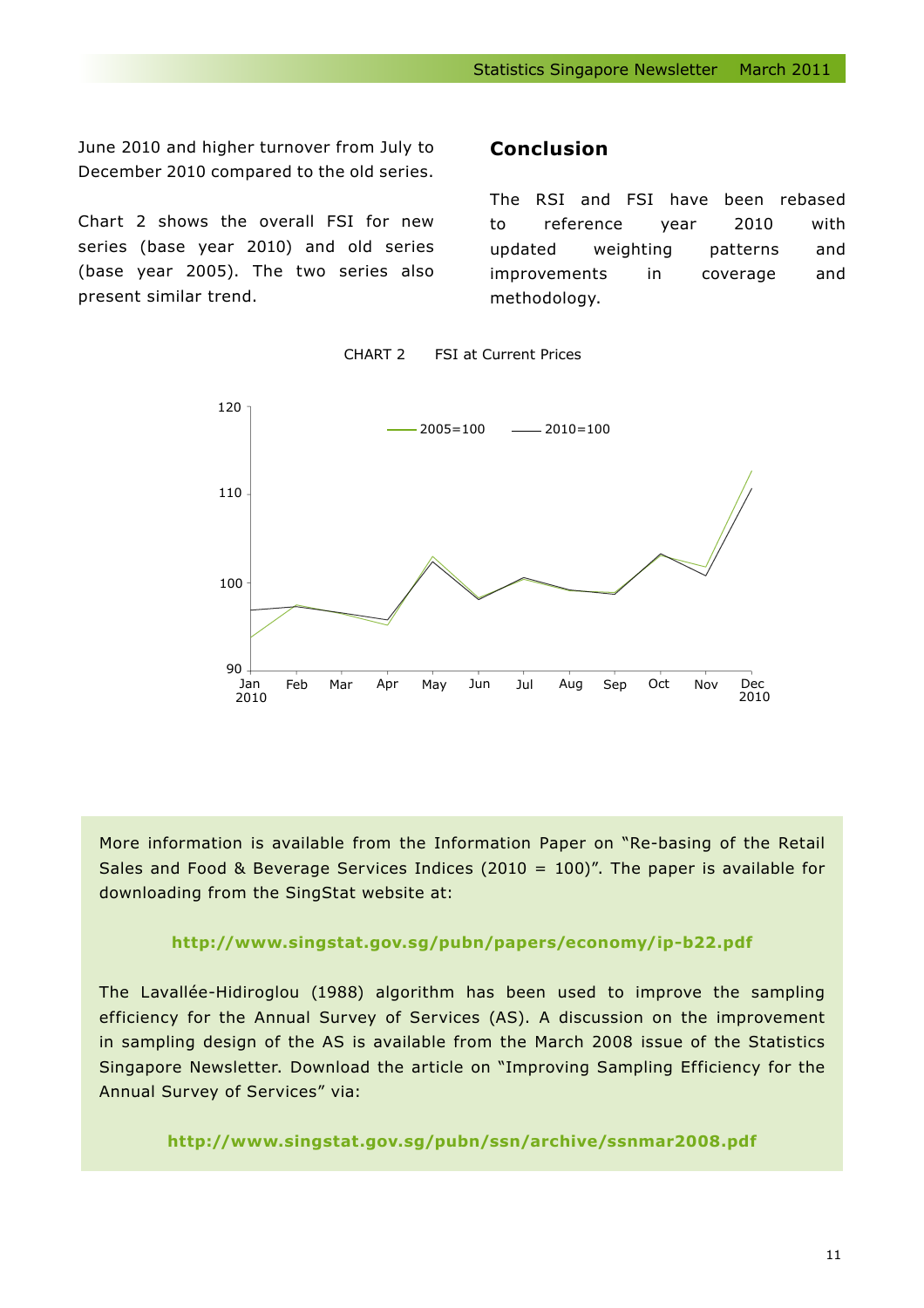### **Economic Survey Series 2009**

The Singapore Department of Statistics conducts an annual survey on the services industries to collect a wide range of data for studies and analyses.

The latest survey was carried out in 2010 for reference year 2009.

The Economic Survey Series comprises several reports, which focus on several services industries of importance to the Singapore economy.

Key survey findings are released first on the SingStat website, followed by softcopy publications with more detailed tabulations.

A final consolidated report on "The Services Sector" will provide a performance overview of the services sector in 2009.

Summary findings for selected services industries in 2009 are presented below.

Latest information on the results of the Economic Survey Series 2009 are accessible via the following weblinks:

#### **Summary Findings**

**http://www.singstat.gov.sg/stats/themes/economy/biz/ summary\_findings\_biz.html**

#### **Publications**

**http://www.singstat.gov.sg/pubn/business.html**

#### **Retail Trade**

There were about 19,100 establishments engaging in the retail trade industry in 2009, employing some 114,900 workers. On a per establishment basis, there was an average of 6 workers.

Operating receipts of the retail trade industry declined by 5.9 per cent to \$38.2 billion in 2009, while operating surplus was maintained at \$2.2 billion. Total value added of the industry was \$4.9 billion, a decline of 1.9% over 2008.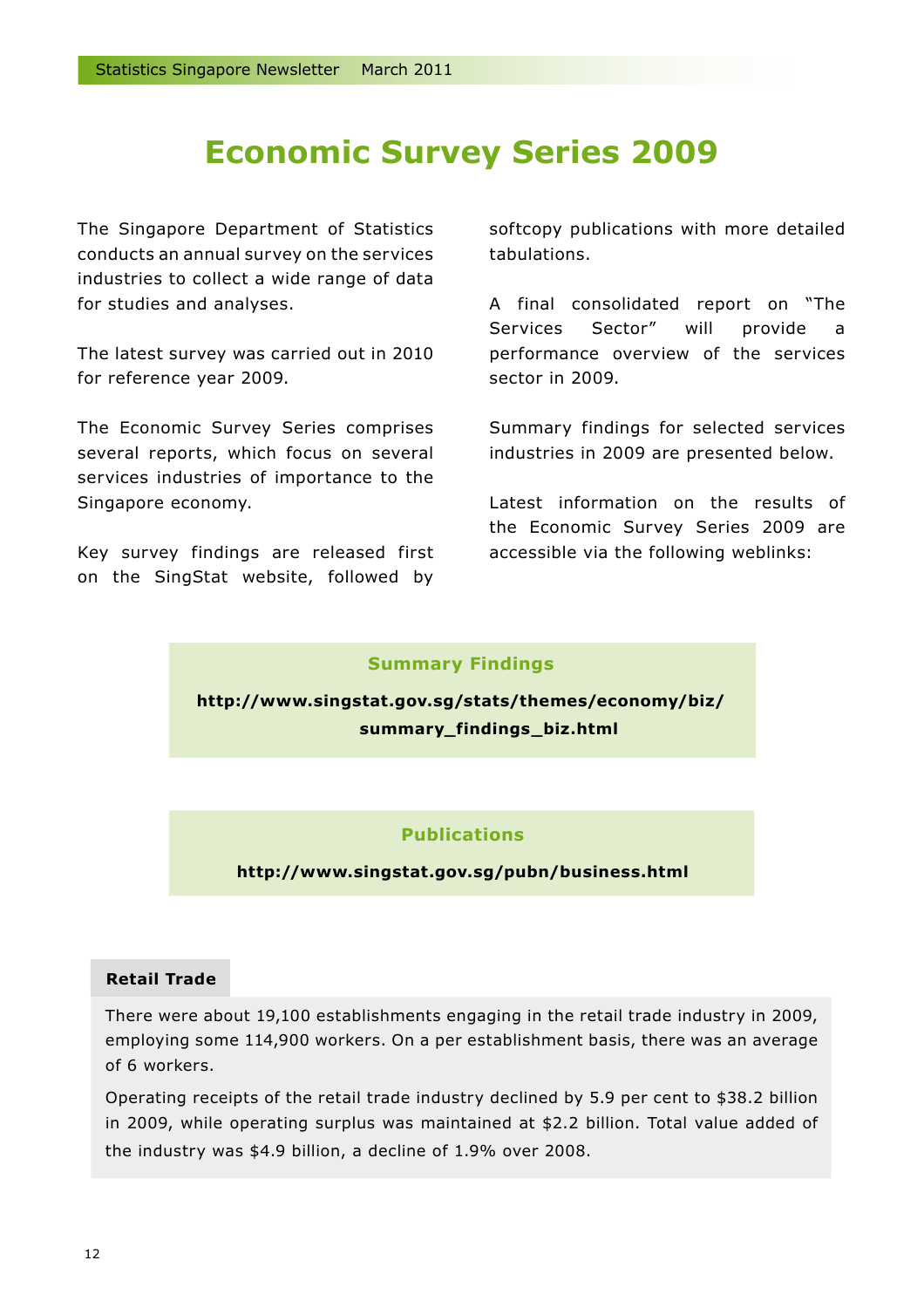#### **Information & Communications Services**

The Information & Communications services industry comprised some 6,100 establishments, which employed about 74,800 workers. This translated to an average of 12 workers per establishment.

Operating receipts generated by this industry grew 5.2 per cent to reach \$32.5 billion in 2009, while operating surplus rose 12.4 per cent to \$4.9 billion in 2009. Total value added of the industry was \$10.5 billion, up 9.2 per cent from 2008.

#### **Transport & Storage Services**

The transport & storage services industry comprised some 9,100 establishments, employing around 159,500 workers. On average, each establishment employed 18 workers.

Operating receipts generated by this industry was \$70.9 billion, 16.2 per cent lower compared with 2008. Operating surplus declined from \$15.8 billion in 2008 to \$11.0 billion in 2009. Total value added of the industry declined by 20.0 per cent to \$19.5 billion, due mainly to lower value added registered by water and air transport services in 2009.

#### **Food & Beverage Services**

There were about 6,000 establishments, employing some 86,800 workers in the food & beverage services industry. The average number of workers per establishment was around 14.

Operating receipts of this industry rose marginally by 0.7 per cent to \$5,609 million in 2009, as compared to 2008. The operating surplus was \$413 million, up 4.6 per cent from \$394 million in 2008. Total value added recorded by the industry was 1,934 million, close to 2008's level.

#### **Health Services**

The health services industry comprised some 4,100 establishments, which employed around 60,800 workers. On a per establishment basis, the average number of workers was 15.

Operating receipts for this industry rose 8.3 per cent from \$7,570 million in 2008 to \$8,197 million in 2009. The operating surplus was \$995 million in 2009, up 7.1 per cent from 2008. Total value added generated by the industry increased 7.3 per cent over 2008 to reach \$4,371 million in 2009.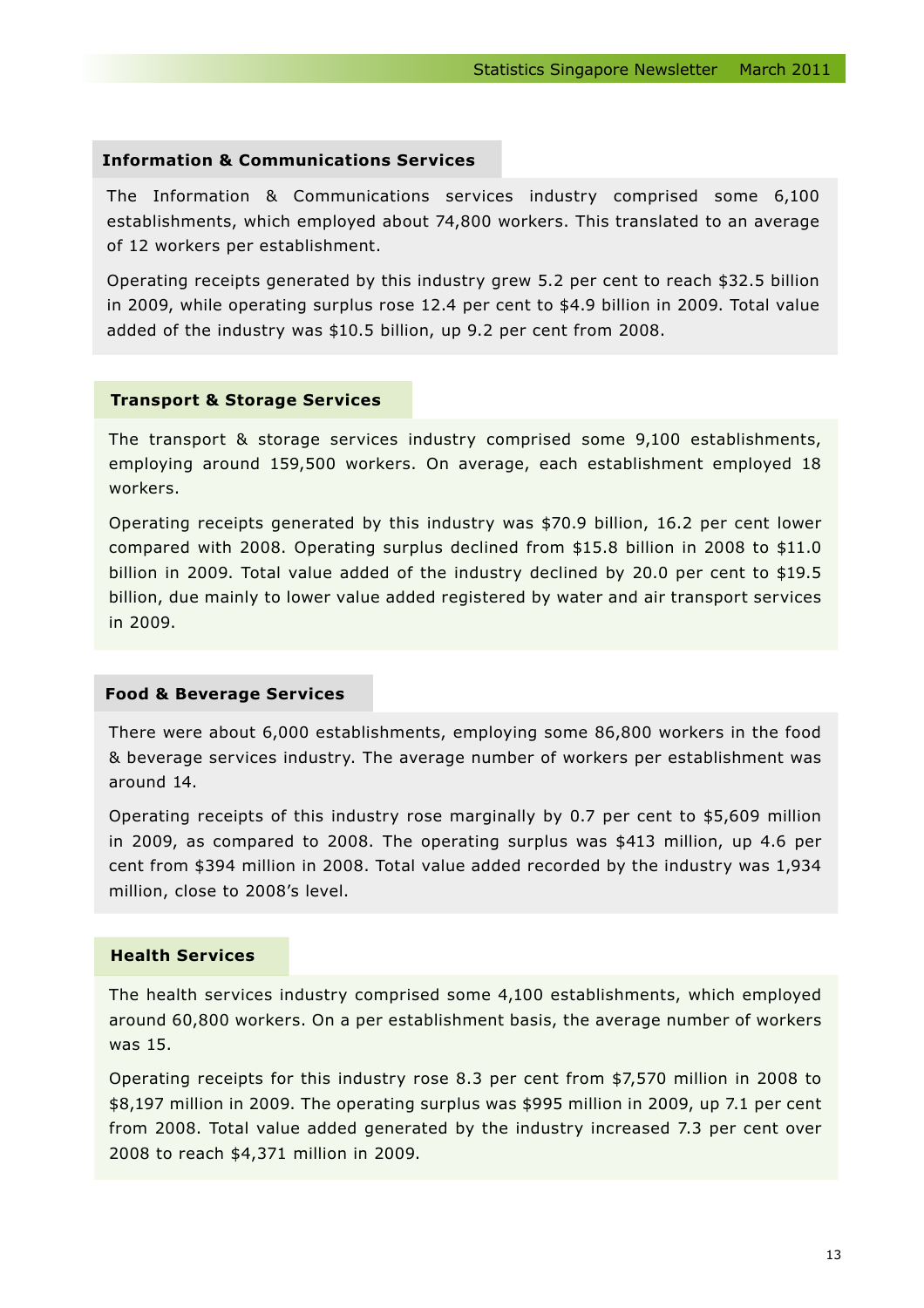## Formation and Cessation of Companies and Businesses, 2010

#### **Companies**

There were 29,800 company formations in 2010, 13 per cent higher than the 26,410 recorded in 2009. Growths in company formations were observed in almost all major industries, except for arts, entertainment, recreation & other services activities, which recorded a decline of 25 per cent. Significant increases in company formations were noted in the real estate (57 per cent), financial & insurance (42 per cent) and administrative & support services (27 per cent).

Some 15,120 companies ceased operations in 2010, as compared to 22,390 in 2009. The significant year-on-year decline of 33 per cent was attributed to a high base in 2009, due mainly to the Accounting and Corporate Regulatory Authority (ACRA) conducting a review of defunct companies and taking action to strike these companies off its register of companies during 2009.



CHART 1 FORMATION AND CESSATION OF COMPANIES

#### **Businesses**

The number of business formations decreased 11 per cent, from 26,880 in 2009 to 23,980 in 2010. Only the financial & insurance industry recorded an increase of 4.9 per cent in business formations. All other major industries registered a lower number of businesses set up, for example real estate (36 per cent), professional, scientific & technical activities (25 per cent), arts, entertainment, recreation & other services activities (11 per cent) and wholesale & retail (10 per cent) industries.

Business cessations increased 2.1 per cent in 2010 to reach 24,050. More businesses ceased operations in industries such as real estate (29 per cent), financial & insurance (23 per cent) and information & communications (10 per cent). Lower business cessations were recorded in the manufacturing (1.5 per cent) and wholesale & retail (1.1 per cent) industries.



#### CHART 2 FORMATION AND CESSATION OF BUSINESSES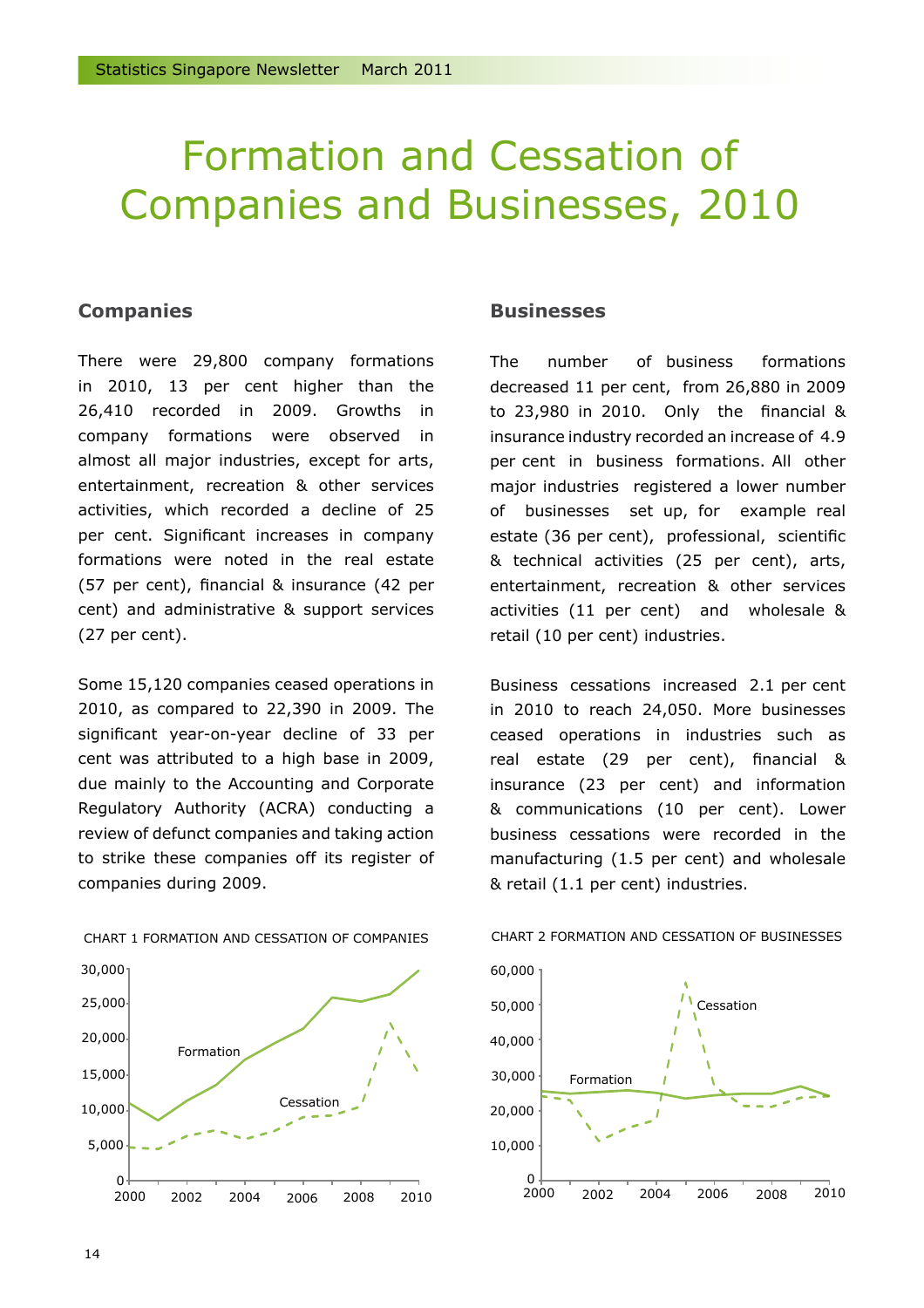# **Overseas Visitors Contents**

The Singapore Department of Statistics welcomed visitors from Brunei Darussalam and China over the past six months. The visits provided an excellent platform for professional exchanges and sharing.

Topics discussed included Singapore's register-based census approach, the planning and conduct of the Census of Population 2010 (C2010), the data collection, processing, dissemination and publicity strategies for C2010.

Overview of business surveys conducted on the Services Sector, the objective of the surveys, scope, sampling methodology, data items collected and statistics compiled were also presented.

#### **Brunei Darussalam**

A 7-member delegation from the Department of Economic Planning and Development led by Permanent Secretary at the Prime Minister's Office, Mr Dato Paduka Hj Murni Hj Mohamed, visited DOS in November 2010. The members of the delegation included:

- Mrs Hjh Mariah Hj Yahya Assistant Director of Statistics
- Mr Hairol Nizam Hj Abd Hamid Acting Assistant Director of Statistics

#### **China**

20 senior officials from the Statistics Bureau of Guangdong Province, led by the Deputy Director-General, Mr Liu Yong Cheng, visited DOS in December 2010. They included the following Division Chiefs:

- Mr Yan Fan
- Mr Li Zhu Qiao
- Mr Qang Guo Xin
- Mr Chen Xin

- **Census of Population 2010 1 - Increased Use of Internet in Census Submission**
- **2010 in Brief 7**
- **Rebasing of the Retail Sales 8 and Food & Beverage Services Indices (2010 = 100)**
- **12 Economic Survey Series 2009**
- 14 Formation and Cessation **of Companies and Businesses, 2010**

#### **Overseas Visitors 15**

The *Statistics Singapore Newsletter* is issued half-yearly by the Singapore Department of Statistics.

It aims to provide readers with news of recent research and survey findings. It also serves as a vehicle to inform readers of the latest statistical activities in the Singapore statistical service.

Contributions and comments from readers are welcomed.

Please address all correspondence to :

The Editor *Statistics Singapore Newsletter* 100 High Street #05–01 The Treasury Singapore 179434 Fax : 65 6332 7689 Email: info@singstat.gov.sg